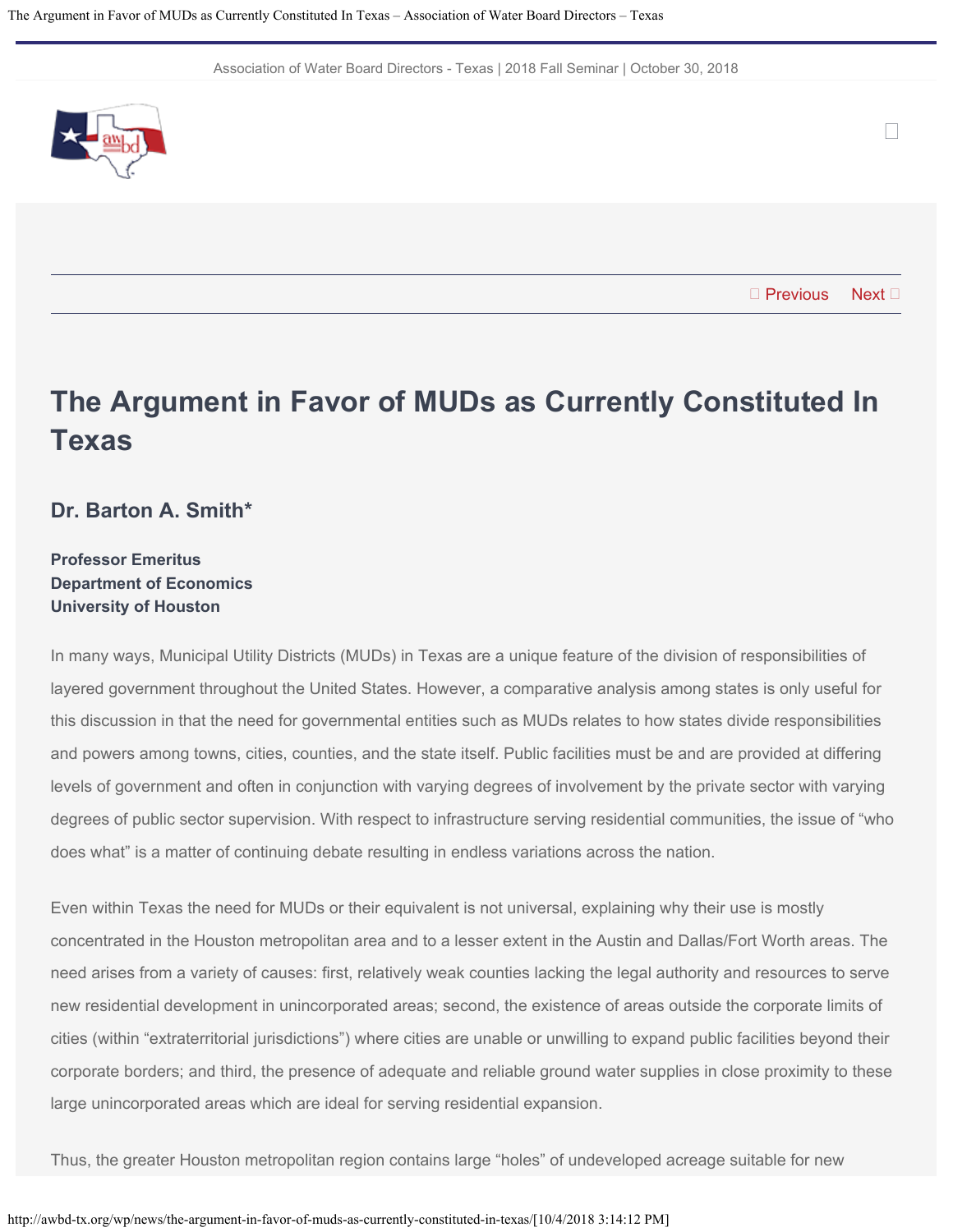residential development but lack public sector jurisdictional power and authority (or in many cases the risk of speculative development for a city outweighs the potential for economic benefit to its constituents) to provide the necessary public facilities required for residential expansion.

This latter problem is experienced throughout the entire country, where the "presiding" jurisdiction either fails to support residential expansion or takes an unacceptable amount of time to approve such expansion because of fiscal cost-benefit concerns. Even when approval is finally given, it is typically biased towards large industrial, retail and commercial projects or higher priced single-family development in order to provide a higher tax base dividend. In many parts of the U.S. and Texas it can take 2 to 4 times as long as in Houston to get approval for new development due to the time-consuming approval process that can include lengthy political negotiations, including the possibility of a public vote. These delays bear a direct relationship to the cost of housing and do not result in any greater quality of public facilities, recognizing that such facilities in MUDs must meet the same standards as in the neighboring city in the county in which they are located.

In Houston, MUDs provide an efficient and cost effective means to meet the needs of high demand for expanded residential development without dragging the process on or burdening existing jurisdictions and their taxpayers with substantial and speculative added expenditures. Providing for a means of local control to shorten the permit and development processes is one of the many ways MUDs reduce the cost of development (while still providing quality municipal infrastructure) and hence reduce the costs of new homes in Houston's suburbs. For decades now, both analysts and home buyers have been amazed that among the nation's very largest urban areas, Houston has had the lowest cost of new housing. For example, even in smaller urban areas in many parts of the country today, new home prices for comparable housing run close to or over \$200 per square foot in contrast to Houston suburban prices of around \$125 per square foot. The use of MUDs is the most significant reason why this has been the case.

Thus, in Houston the presence of MUDs is not only in many cases an absolute necessity, it is an efficient way of providing needed infrastructure for expansion without overwhelming existing suburban incorporated areas, and by reducing the bureaucratic costs of lengthy approval processes, providing new housing quickly as needed, which results in reducing the costs of new housing, even during times of high demand.

The question, nonetheless, arises whether there aren't some financial risks associated with MUDs that counterbalance their significant benefits. For those that share some of these concerns one only has to look back at Houston's residential housing crisis of the early to mid-1980s. Bankruptcy of MUDs was a part of that story. The question must be asked, however, was the MUD crises the cause or more simply the effect of the sudden change in fortunes of the region's energy sector.

The energy bust was truly a traumatic economic disaster. In 1981 despite the national recession, Houston was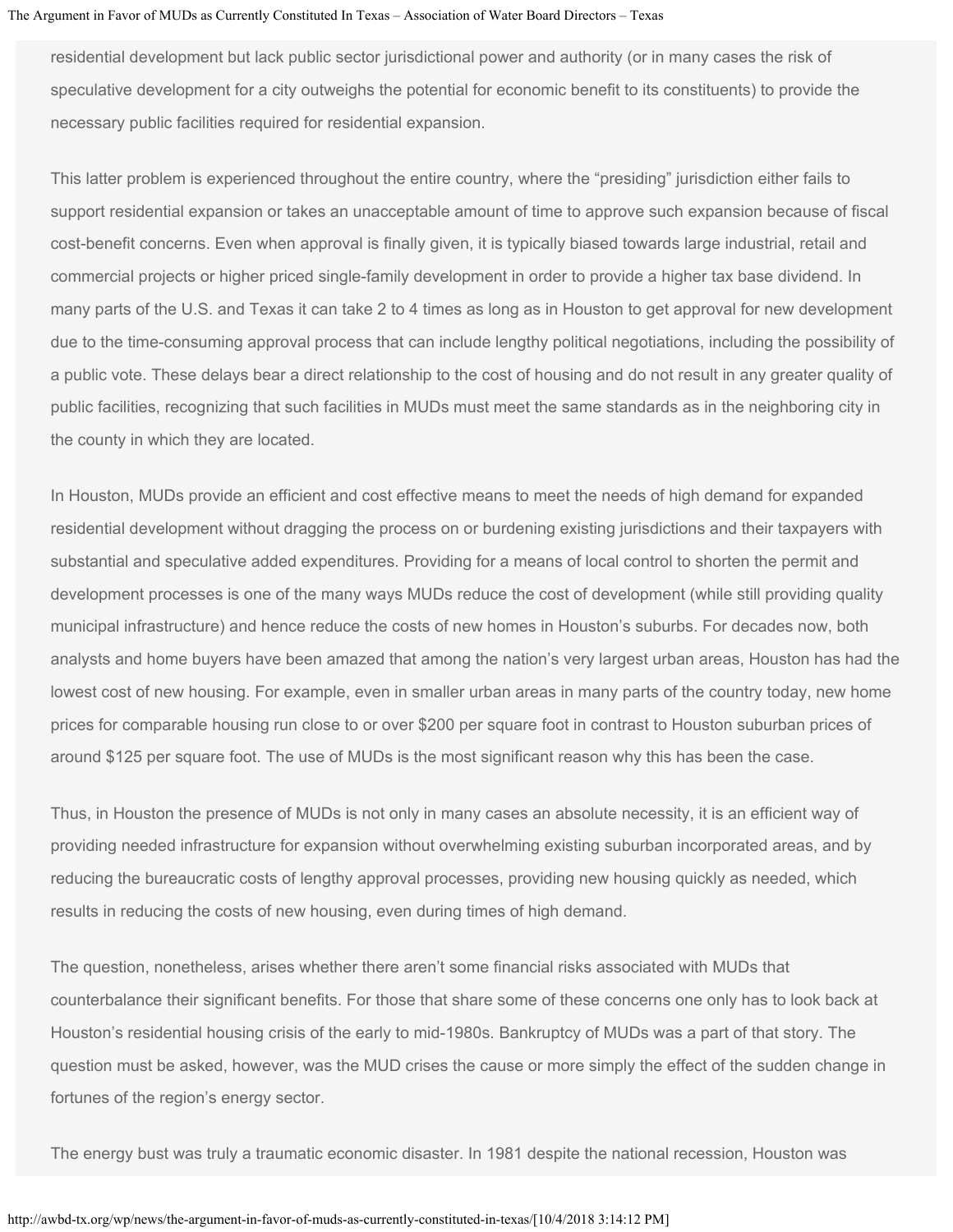#### The Argument in Favor of MUDs as Currently Constituted In Texas – Association of Water Board Directors – Texas

growing so fast that the housing market simply couldn't keep up with the burgeoning demand. Beginning in mid-1982 the pattern had completely reversed. Houston had begun to lose population as it began shedding what would eventually become nearly a quarter million loss in jobs. Thus, it wasn't surprising that newer subdivisions within relatively newer MUDs which had just begun building homes found themselves with an abundance of developed lots on which less than 25% or fewer homes had been constructed. Hence their tax bases were incapable of supporting the bond debt issued to pay off the costs of building the required infrastructure.

The question remains, however, whether the amount of MUD bond defaults during this time period were really the result of a generic flaw in the concept of MUDs or were simply an inevitable consequence of the very sudden change in the region's economic environment that would have had serious economic and financial consequences under any governmental arrangement.

The answer can be found in a variety of facts. First, most MUDs survived the economic disaster of the 1980s quite well, suggesting their fiscal management was solid. Those that struggled were mostly the newest of MUDs that got caught in the sudden reversal from extreme boom to disastrous bust. Second, all of Houston's real estate markets were devastated, most of which had no connection to MUDs and were, in fact, located within Houston and other incorporated municipalities. MUDs had nothing to do with the financial difficulties of the office market in the key commercial centers of Houston, nor with the multifamily residential market bust that devastated virtually every part of Houston. Ironically, the MUD problems of the 1980s where actually rather small compared with the struggles of real estate in general.

Another interesting question is the local financial consequences of the MUD bankruptcies that did occur. Had Houston somehow been able to support suburban expansion without MUDs, what would have been the financial impact upon the City itself? The answer is rather simple. The debt taken on by cities and towns to accommodate the growth of the 1970s would have placed an even greater burden upon those existing jurisdictions in the 1980s, entities that already were struggling with the impact of increased annual expenditures associated with the growth, but with a dramatically lower tax base as real estate prices collapsed. It is hard to imagine what would have happened to Houston's municipal bond rating had it carried all of the debt associated with the growth of the 70s which all of a sudden had to be supported by the greatly reduced tax base of the mid-80s.

Ironically, however, the disaster of the 1980s actually produced a side benefit with respect to MUDs. In response to the experience of the 80s, MUDs began to pursue policies that protected them from the unlikely prospect of another repeat. More responsibility was placed upon the developers themselves, requiring that each new development had to have sold nearly 50% of their lot inventory with at least 40% to 50% of their inventory having tax base enhancing homes already built before MUD bonds could be sold. This is a remarkable game changer. Were such an enormous reversal in the housing market to ever occur again, the vast majority of MUDs would be left with a sufficient tax base to remain viable and honor their bond obligations at reasonable tax rates. This change in policy has also made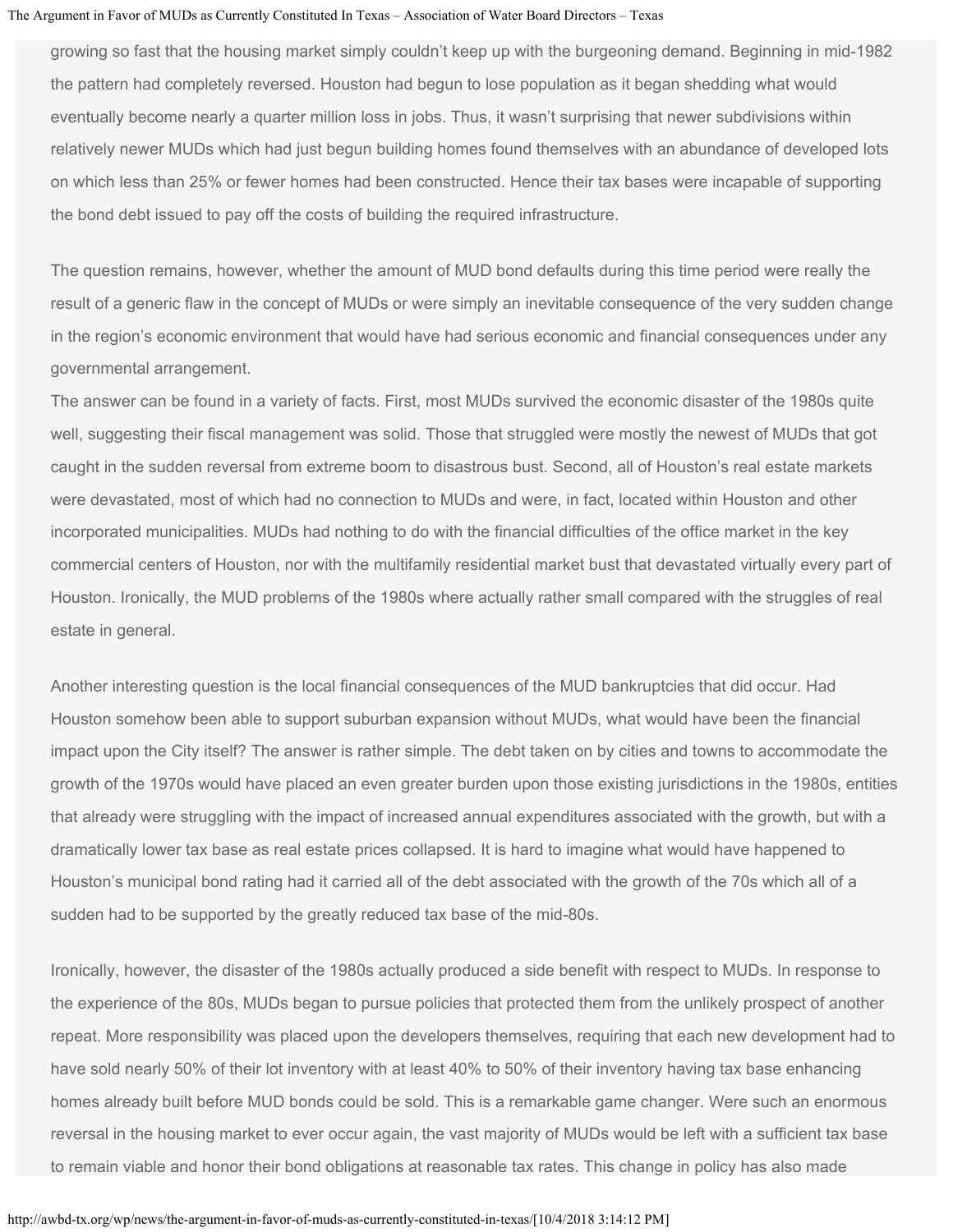developers more cautious, making it much less likely that developers and builders will swamp the market with excess lots and homes. If anything, this added caution has produced a modest undersupply of single family lots and housing over the past decade which cushioned Houston's single-family residential market over the past 2 years from the recent dramatic fall in oil prices and employment in the region's energy sector.

Finally, the question arises whether MUDs might be a rather inefficient way to solve the challenges and problems associated with new development. Such a question is comparative by nature. Less efficient than what? From a tax perspective what we do know is that MUD tax rates have been falling since the early 1990s. Because of MUDs, the cost to neighboring incorporated communities has been negligible and the cost (in taxes) to the consumer has been steadily falling. Compare that with the struggle both the City of Houston and Harris County have suffered to maintain a minimal level of public services without raising tax rates. While I am not aware of any statistics that can separate out the portion of city and county taxes attributable to the same type of infrastructure provide by MUDs, what we do know is that these other jurisdictions, and especially the City of Houston, have had difficulty finding sufficient funding to update its old and worn out infrastructure as it is.

It is also the case that the City of Houston, by its very nature, is burdened by a huge labor force to handle its varied responsibilities and as a part of that burden has taken upon itself an enormous amount of unfunded liabilities, much of which is in the form of committed retirement plans. MUDs, on the other hand, are capital rather than labor intensive; have small or no payroll responsibilities; have little or no unfunded pension liabilities; and contract out in a highly competitive market place for the goods and services they need, such as accounting to support their management responsibilities. Thus, it is no surprise that the City of Houston is not particularly interested in assuming the responsibilities of MUDs unless such action would also give them access to high value tax bases such as large retail malls or highly valued industrial properties. If the City of Houston could provide MUD services more efficiently (and hence make a "fiscal" profit), they'd do it.

Texas is a remarkable state in that it operates without an income tax. Yet sales tax rates in Texas are not much greater than many states that do impose an income tax. Thus, it should be no surprise that property tax rates are somewhat higher in Texas than in many states. Yet even this can't be blamed on MUDs. Across Texas property tax rates are not significantly different in areas with MUDs than without MUDs. In fact, there are several hundred Houston area MUDs that have tax rates lower than the tax rate imposed by their neighboring city. For the most part, the distribution of taxes is simply different and as is the duration of the taxes, which historically declines over time. Thus, MUDs carry out an absolutely necessary role in residential developments, especially in the Houston area, in a remarkably efficient manner placing similar burdens on the consumer while greatly reducing the fiscal burden upon regional cities and towns that would otherwise have to fill the need where legally possible.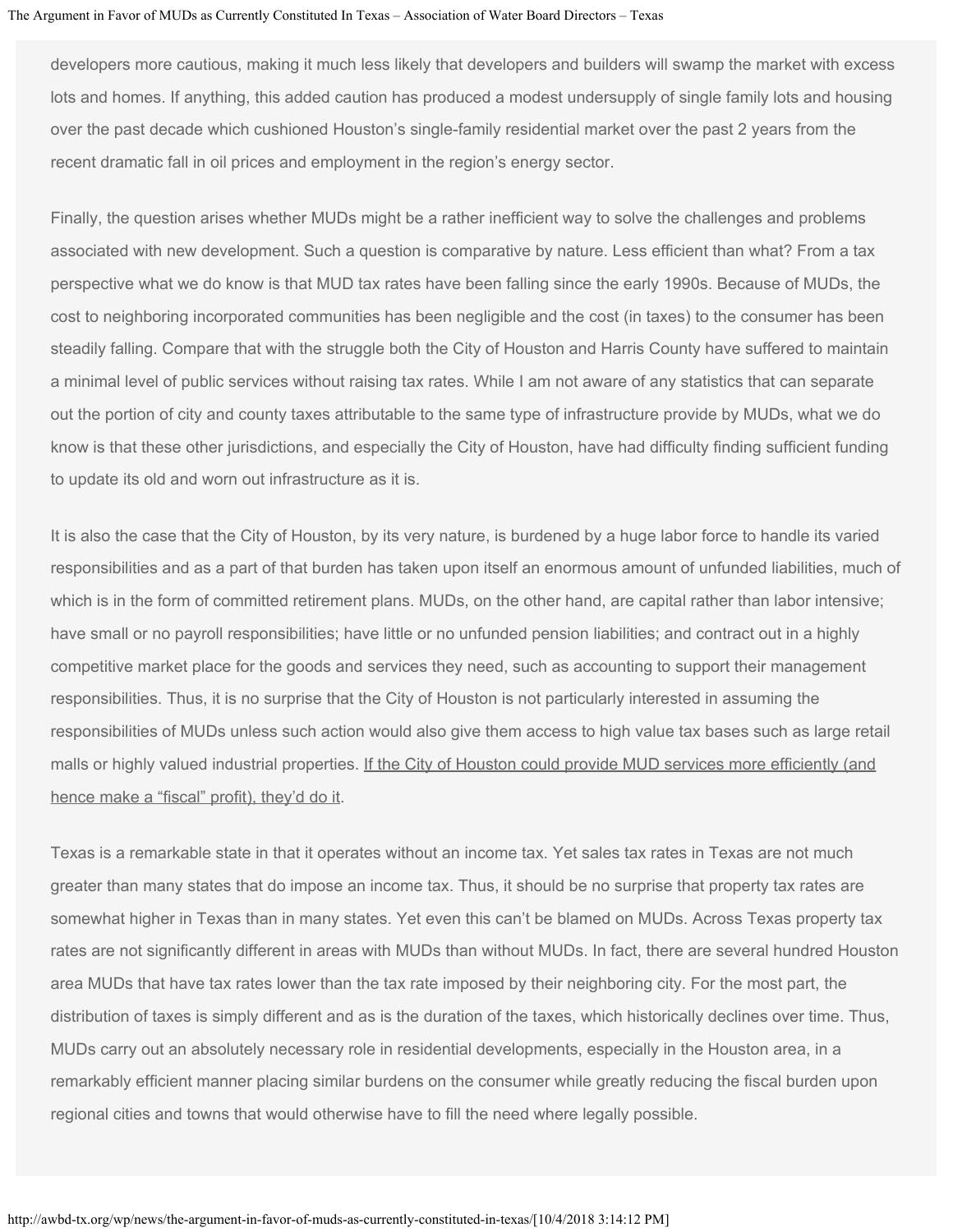#### The Argument in Favor of MUDs as Currently Constituted In Texas – Association of Water Board Directors – Texas

*\* Dr. Smith was a senior professor of economics at the University of Houston. He taught and conducted research in urban economics and public finance. He was affiliated with the University of Houston beginning 1973 and previously served as Chairman of UH's Economics Department, and as Director of the Center for Public Policy (CPP). Dr. Smith formed the Institute for Regional Forecasting in the spring of 1999. In 1984, as director of CPP he was among the first to warn real estate developers and homebuilders of the effects of the impending recession facing the Houston economy, which lasted throughout the balance of the decade. Dr. Smith published the Handbook on the Houston Economy in 1986 and has gained local and national recognition for his analyses of the Houston economy and real estate markets. Dr. Smith retired from the University of Houston on August 31, 2010. He resides between his homes in Houston, Texas and Estes Park, Colorado, with his wife, Wendy.*

By [AWBD-TX](http://awbd-tx.org/wp/author/awbdtx/) | April 20th, 2017 | Categories: [News](http://awbd-tx.org/wp/category/news/) | Comments Off



**Share This Story, Choose Your Platform!**

## Search ...

**Categories**

**□**[News](http://awbd-tx.org/wp/category/news/)

[Water Smart](http://awbd-tx.org/wp/category/water-smart/)

**Recent Posts**

□ [MUDs' Disaster Preparedness and Hurricane Harvey](http://awbd-tx.org/wp/news/muds-disaster-preparedness-and-hurricane-harvey/)

□ [The Argument in Favor of MUDs as Currently Constituted In Texas](#page-0-0)